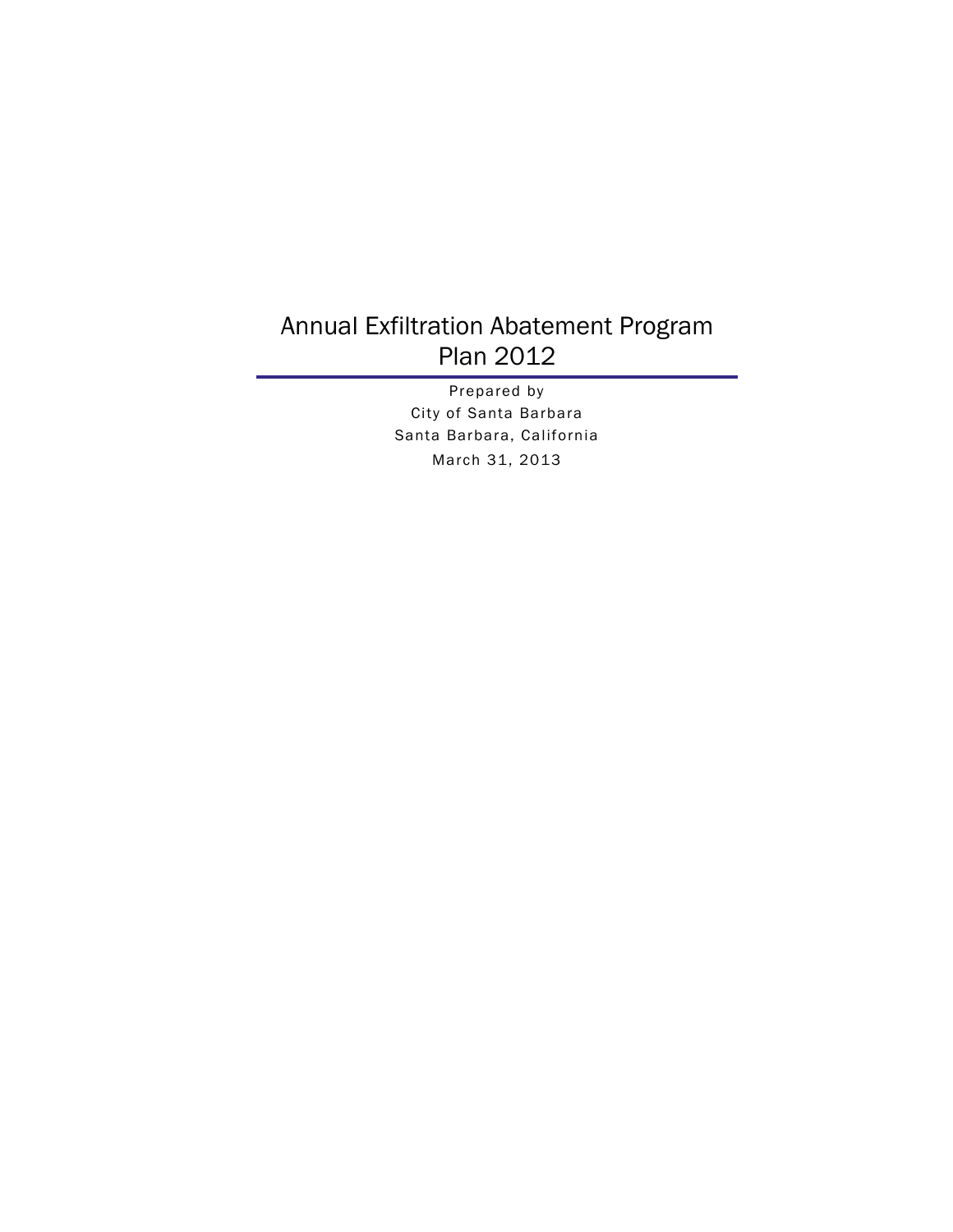# **Table of Contents**

| 2.1 |  |
|-----|--|
|     |  |
| 2.3 |  |
|     |  |
| 3.1 |  |
| 3.2 |  |
|     |  |
| 3.3 |  |
| 3.4 |  |
|     |  |

## List of Figures

### **List of Tables**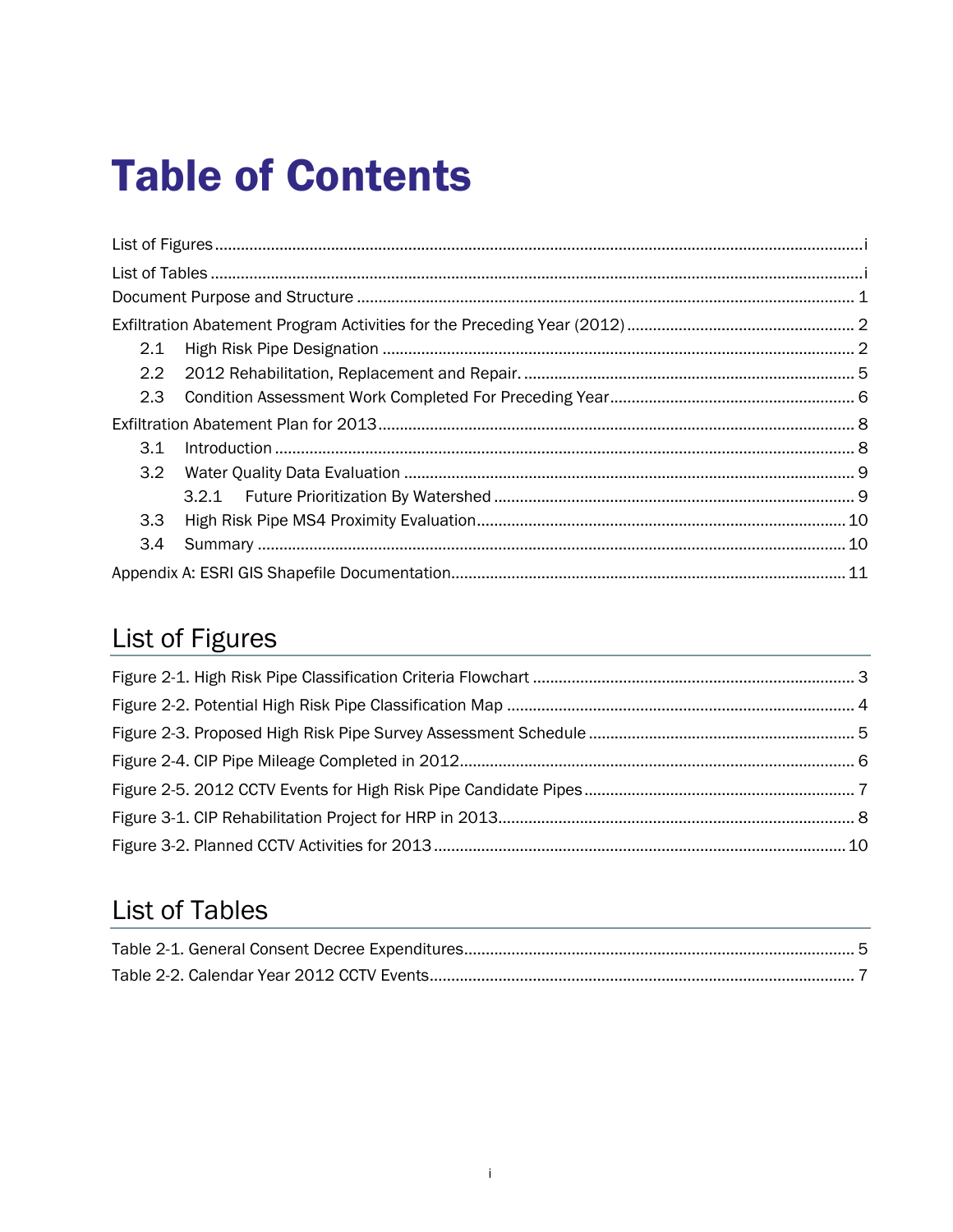## Section 1 Document Purpose and Structure

On April 27, 2011, Santa Barbara Channelkeeper filed a lawsuit against the City of Santa Barbara in the United States District Court for alleged violations of the Clean Water Act. The parties engaged in extensive Court-ordered and supervised mediation that resulted in the Court's entry of a Consent Decree on May 14, 2012. A requirement of the Consent Decree is the submission of an Annual Exfiltration Abatement Program Plan to Channelkeeper by March 31<sup>st</sup> of each year. The Annual Exfiltration Abatement Program (EAP) Plan shall be designed to eliminate the threat to water quality from High Risk Pipes (HRP) and shall:

- a. Describe the Exfiltration Abatement Program Activities for the preceding year;
- b. Identify all storm sewer pipes and sanitary sewer pipes the City considered for repair, rehabilitation and replacement, and which of those the City intends to repair, rehabilitate or replace during that Year;
- c. Include an ESRI GIS Shapefile for the pipes identified in b above that contains the pipe ID number, upstream manhole identifier, downstream manhole identifier, upstream and downstream invert elevations, pipe age (for sanitary sewer pipes only), pipe material (for sanitary sewer pipes only), pipe diameter and whether the specific sanitary sewer pipe was selected for repair, rehabilitation or replacement; and
- d. Describe how pipe condition and water quality data were considered in the prioritization of pipes selected for rehabilitation, replacement or repair.

HRP as used in this document refers only to the designation of pipes meeting criteria outlined in the Consent Decree. The Consent Decree effectively creates a subset of sewer pipes in the City's Collection System that were installed prior to 1991, constructed of vitrified clay or reinforced concrete, and cross above or are within 5 meters horizontally of a storm drain pipe. Any pipe meeting these criteria is designated as an HRP and activities related to that pipe are included in the EAP program.

Section 1 – Document Purpose and Structure: Describes the purpose of the EAP Plan and the required components of the EAP Plan.

Section 2 – Exfiltration Abatement Program Activities for the Preceding Year (2012): Discusses EAP activities completed in 2012.

Section 3 – Exfiltration Abatement Plan for 2013: Discusses EAP on-going activities and planned projects to be incorporated into EAP for the 2013 time period and includes the requirements of b and d above.

Appendices – Provides ESRI GIS Shapefile Documentation.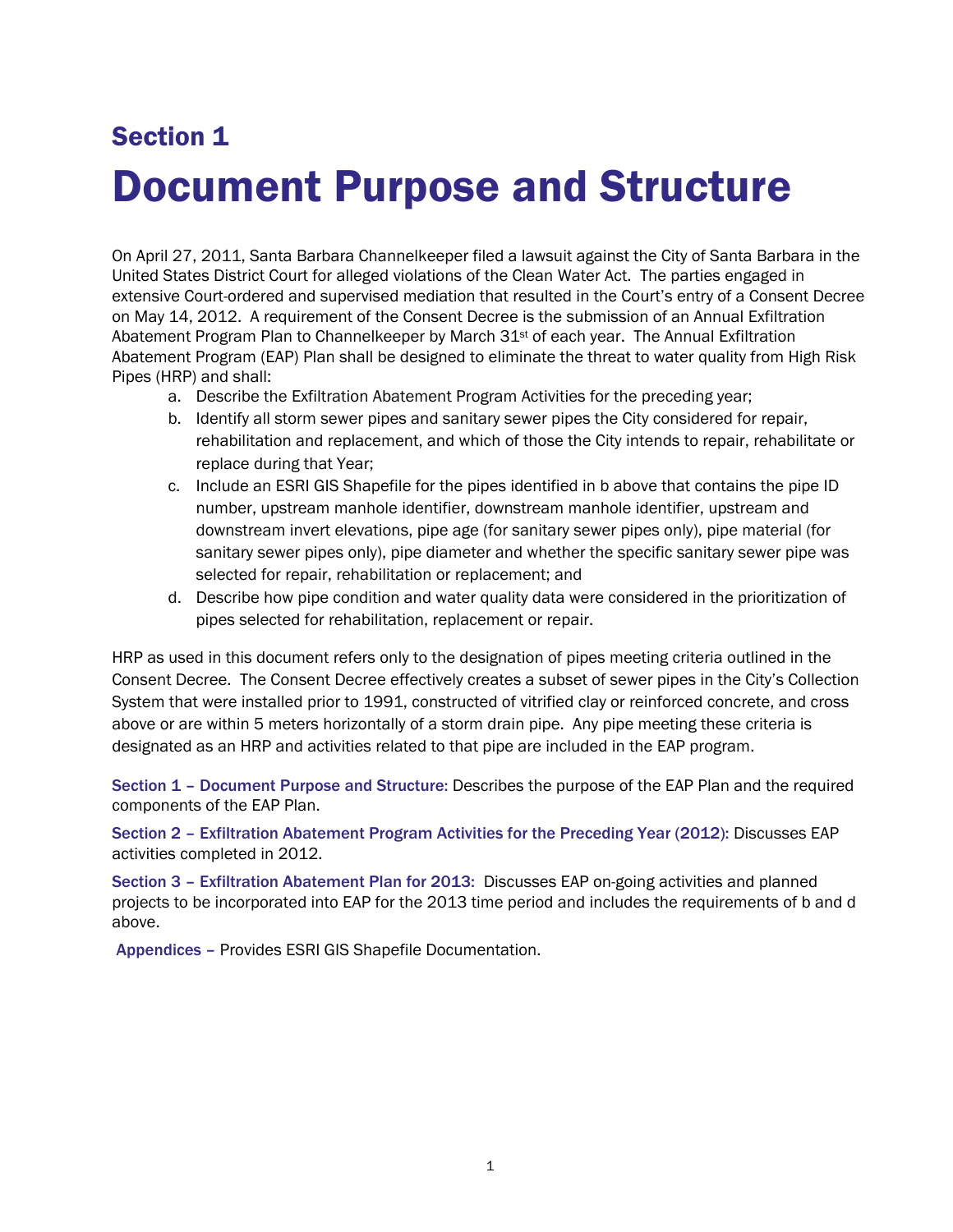### Section 2

# Exfiltration Abatement Program Activities for the Preceding Year (2012)

Substantial work was completed for the Exfiltration Abatement Program (EAP) development in 2012. A three-step approach was developed to provide a framework for development and implementation of EAP activities both in 2012 and as a framework for developing future EAP plans. These important activities are summarized below:

- The first step included the completion of an engineering preliminary design which consisted of survey and related assessment work needed to evaluate potential high-risk pipe locations and finalize the identification of HRP from this survey information. This work is fundamental to the design of EAP CIP projects, in that without it the designation of HRP cannot be confidently made. The engineering survey work was completed in 2012. Survey data is included in GIS data files submitted in the appendix to this Plan documentation.
- The second step includes a risk-based, prioritized CCTV inspection plan (criticality ratings established for each pipe) that forms the basis of the initial inspection program. This work is necessary for meaningful CIP project design, in that it is critical to the determination of priority for HRP pipes.
- The third step includes the process for identifying a shortlist of potential pipes for rehabilitation, repair or replacement in the first year that incorporates industry-standard PACP codes and considers other known information such as repair and cleaning history. This initial pipe analysis work was initiated in 2012 and is now on-going. The condition and cleaning history information will be used in conjunction with City information on water quality to finalize the selection of HRP segments for rehabilitation, replacement or repair.

Each of these work efforts builds on the previous to allow the development of a comprehensive approach to prioritizing HRP segments for repair, rehabilitation or replacement. This information is used in conjunction with data from City monitoring to prioritize the development of the EAP plan.

The EAP was initiated in 2012. The first EAP report was submitted to ChannelKeeper on August 12, 2012. It documented the work that had taken place up until that time in 2012, and projected future work. Although the designation of HRP is specific to the Consent Decree, the City has completed Capital Improvement Program sewer main rehabilitation and repair work in preceding years that has included the betterment of pipe segments that meet the Consent Decree definition of HRP. There are eighty-five (85) sewer mains that have been rehabilitated or repaired between 2000 and mid-2012 that are proximate to MS4 storm drain pipe. Because the condition of these 85 HRP pipes was recently restored through rehabilitation, repair, or replacement activities, these sewer mains have been removed from further consideration for HRP prioritization.

In 2012, the City rehabilitated, replaced or repaired twenty-two (22) sewer main segments for a total length of 1.02 miles.

#### 2.1 High Risk Pipe Designation

The Consent Decree required that the City identify as HRP all sewer pipes in the City Collection System for which the City already possessed necessary information to evaluate and make the HRP designation. From this GIS-based evaluation, City staff determined in June 2012, that:

 thirty-eight (38) sanitary sewer segments currently could be identified as HRP because they cross above a MS4 structure;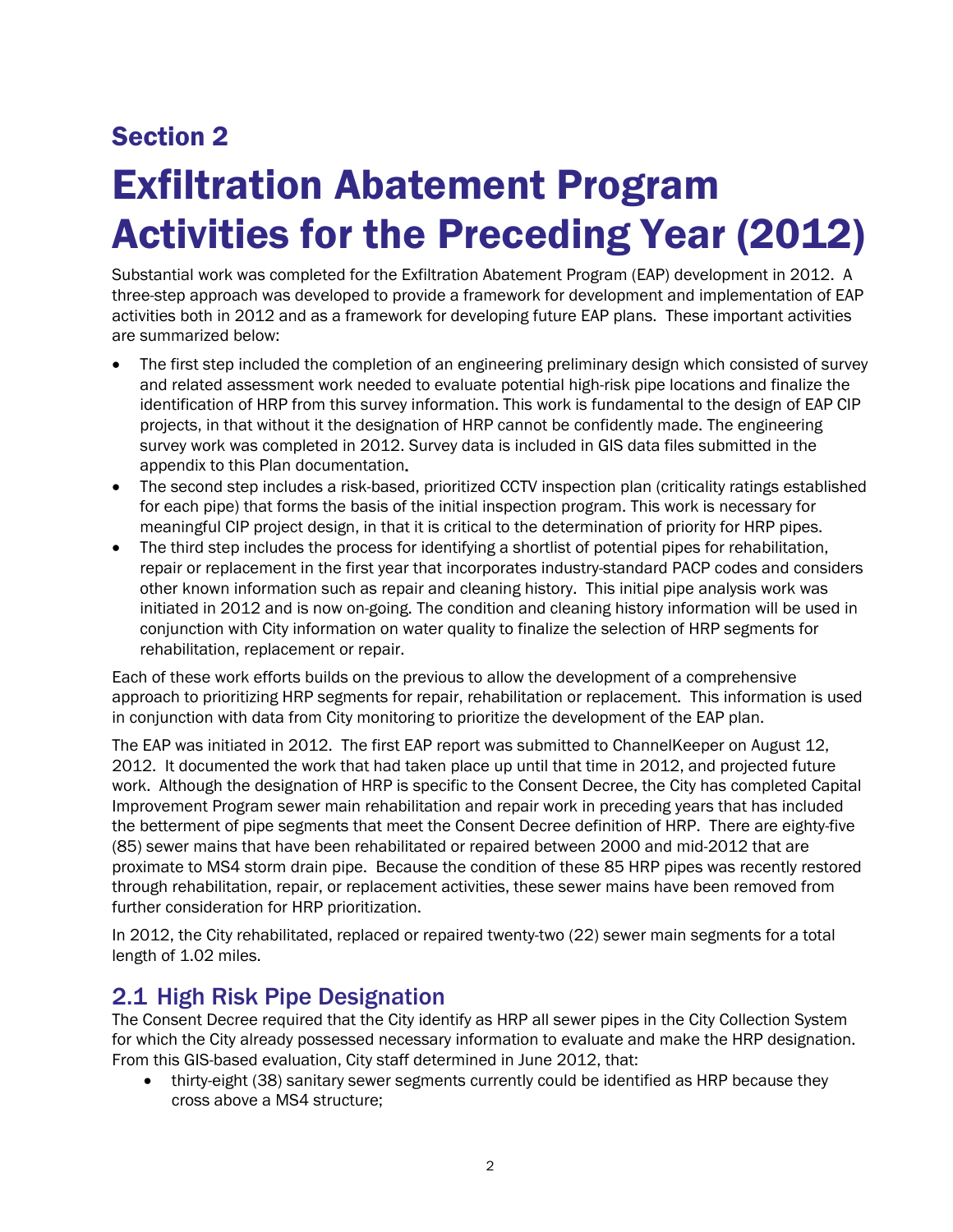- twenty (20) sanitary sewer segments currently could be identified as High Risk Pipes because they are within five meters and are above a MS4 structure;
- five thousand nine hundred seventy seven (5977) sanitary sewer segments could be identified as being non-High Risk Pipes because they do not meet the criteria defined for High Risk Pipes; and
- twelve hundred three (1203) sanitary sewer main segments require additional evaluation to determine if they meet the criteria defined for High Risk Pipes.

The Consent Decree requires that the City collect the necessary information to make final determination of all HRP pipes by June 30, 2013. The City has spent considerable effort on this task to ensure it is completed in a timely manner and is accurate. Since June 2012, additional sewer main analyses have been conducted. City staff refined analyses according to the technical criteria documented in Figure 2-1. From this work, a number of sewer main segments were able to be excluded from the High Risk Candidate (HRC) pipe pool, which is now as follows:

- thirty-eight (38) sanitary sewer segments currently can be identified as High Risk Pipes because they cross above a MS4 structure;
- twenty (20) sanitary sewer segments currently can be identified as High Risk Pipes because they are within five meters and are above a MS4 structure;
- six thousand sixty three (6063) sanitary sewer segments can be identified as being non-High Risk Pipes because they do not meet the criteria defined for High Risk Pipes; and
- eleven hundred seventeen (1117) sanitary sewer main segments require additional evaluation to determine if they meet the criteria defined for High Risk Pipes.

Staff is now working to finalize the HRP designation for the 1117 HRC pipes listed above to comply with the June 30, 2013, deadline. These high-risk known and candidate sewer mains are shown in Figure 2-2.



Figure 2-1. High Risk Pipe Classification Criteria Flowchart.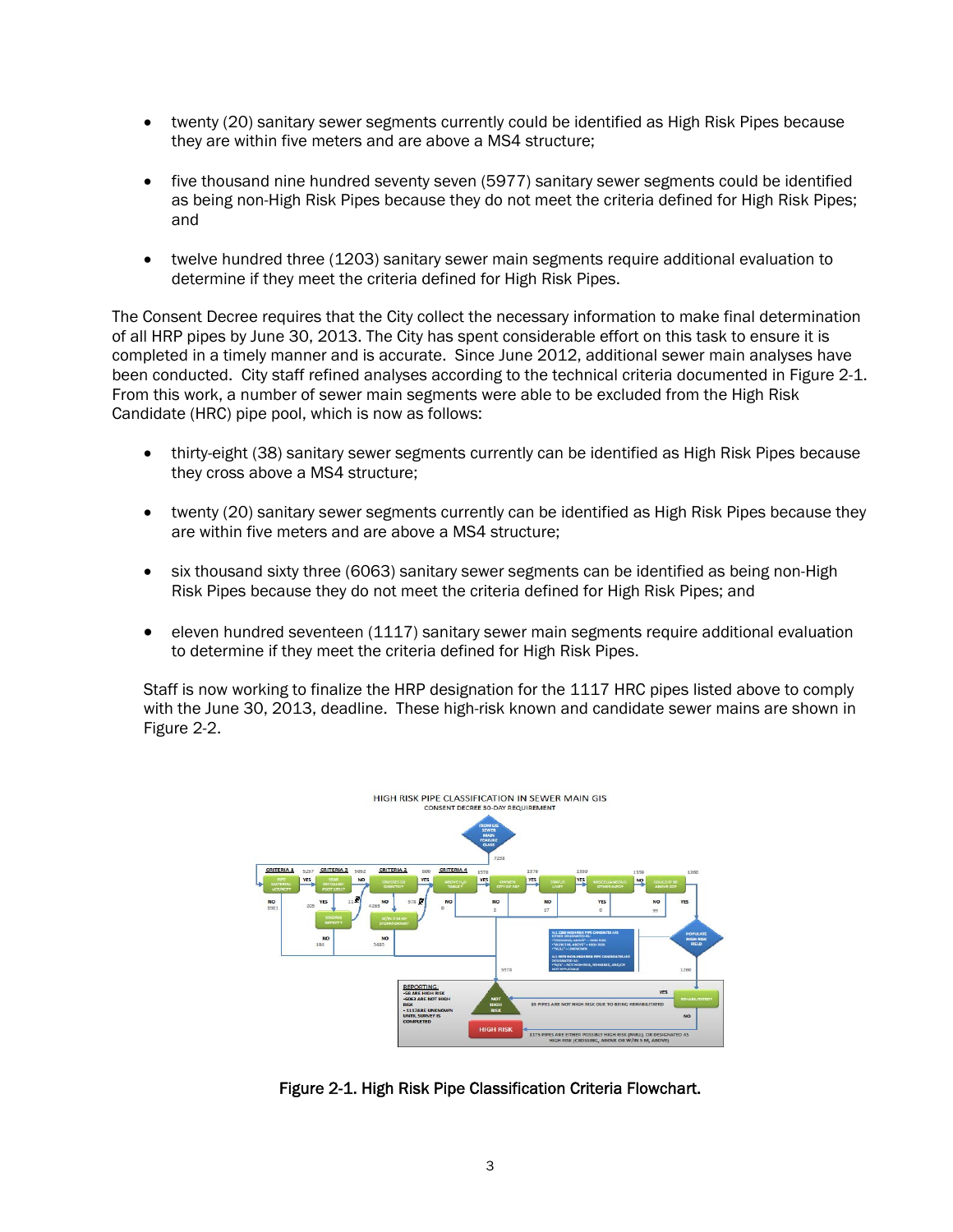

Figure 2-2. Potential High Risk Pipe Classification Map (August 2012)

Since August 2012, City staff focused efforts on managing the High Risk Pipe Surveying contract and refined that newly acquired data as part of the City's overall GIS data update activities. Once data was received from an engineering survey consultant, it was checked for accuracy and submitted to City GIS staff to populate GIS database fields for candidate HRP and adjacent storm drains. City staff also updated sewer main attribute data (such as previous pipe rehabilitation dates, ownership, operation status, and other miscellaneous data fields) to reflect the current status of these GIS assets and prepare the GIS database for HRP analyses. These analyses are being undertaken in 2013, and will be complete by June 30, 2013, as required by the Consent Decree.

The City has completed these first-year program activities in order to complete necessary HRP identification activities before June 30, 2013. The proposed HRP Survey Assessment Activity Schedule originally submitted in August 2012 remains accurate and is presented in Figure 2-3 below.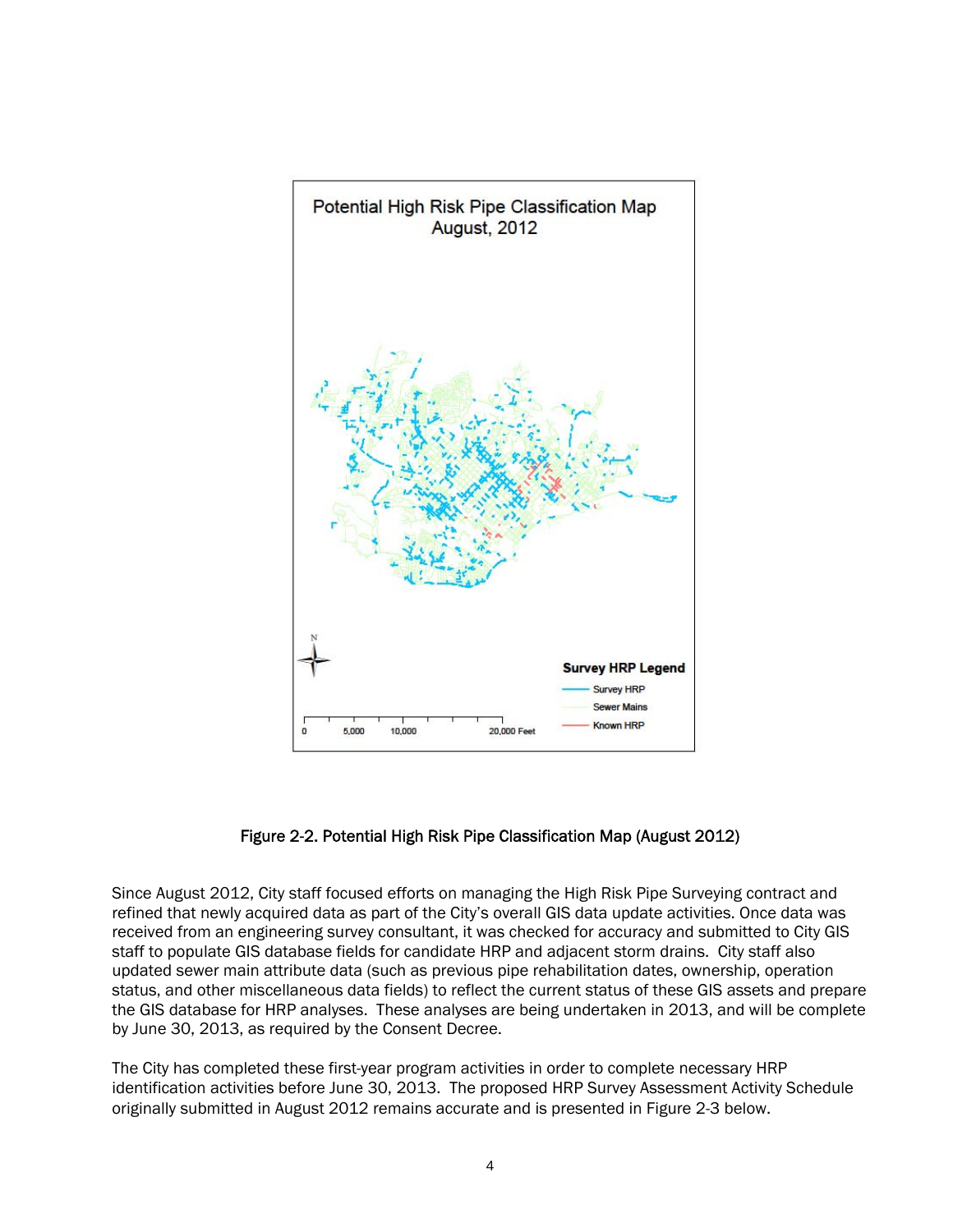|                         | City of Santa Barbara                                                     |                                                  |                      |                    |                                    |                 |                         |      |                                      |                                   |          |                                                                                         |  |  |      |
|-------------------------|---------------------------------------------------------------------------|--------------------------------------------------|----------------------|--------------------|------------------------------------|-----------------|-------------------------|------|--------------------------------------|-----------------------------------|----------|-----------------------------------------------------------------------------------------|--|--|------|
|                         | <b>Public Works Department</b><br><b>High Risk Pipe Activity Schedule</b> |                                                  |                      |                    |                                    |                 |                         |      |                                      |                                   |          |                                                                                         |  |  |      |
| $ D $ 9                 |                                                                           | <b>Task Name</b>                                 | Duration             | Start              | Finish                             | Apr '12         | May '12 Jun '12 Jul '12 |      | Aug '12   Sep '12   Oct '12          |                                   |          | Nov '12   Dec '12   Jan '13   Feb '13   Mar '13   Apr '13   May '13   Jun '13   Jul '13 |  |  |      |
| $\mathbf{1}$            |                                                                           | Known HRP Evaluation Timeline                    | 22 days              | <b>Mon 5/14/12</b> | Wed 6/13/12                        |                 | ₹                       |      |                                      |                                   |          |                                                                                         |  |  |      |
| $\overline{2}$          | w                                                                         | Identify Known High Risk Pipe                    | 22 days              | Mon 5/14/12        | Tue 6/12/12                        |                 |                         |      |                                      |                                   |          |                                                                                         |  |  |      |
| $\overline{\mathbf{3}}$ |                                                                           | <b>Issue Known HRP Report</b>                    | 0 days               | Wed 6/13/12        | Wed 6/13/12                        |                 | 6013                    |      |                                      |                                   |          |                                                                                         |  |  |      |
| $\overline{4}$          | <b>FR</b>                                                                 | Survey Unknown HRP 2012                          |                      |                    | 110 days? Mon 5/14/12 Fri 10/12/12 |                 |                         |      |                                      |                                   |          |                                                                                         |  |  |      |
| 5                       |                                                                           | RFP and Select Survey Contract                   | 46 days?             | Mon 5/14/12        | Mon 7/16/12                        |                 |                         |      |                                      |                                   |          |                                                                                         |  |  |      |
| $\overline{6}$          |                                                                           | Award Survey Contract                            | $1$ day $?$          | Tue 7/17/12        | Tue 7/17/12                        |                 |                         | 2.11 |                                      |                                   |          |                                                                                         |  |  |      |
| $\overline{7}$          | <b>FR</b>                                                                 | Mobilize and Conduct Survey Field Work           | 30 days              | Wed 7/25/12        | Tue 9/4/12                         |                 |                         |      |                                      |                                   |          |                                                                                         |  |  |      |
| $\overline{8}$          |                                                                           | Finalize Survey Report                           | 20 days              | Wed 9/5/12         | Tue 10/2/12                        |                 |                         |      |                                      |                                   |          |                                                                                         |  |  |      |
| 9                       | m                                                                         | Complete Survey Contract                         | $1$ day?             | Fri 10/12/12       | Fri 10/12/12                       |                 |                         |      |                                      | 6 10/12                           |          |                                                                                         |  |  |      |
| 10                      |                                                                           | Input GIS Data and Evaluate HRP Data             | 235 days?            | <b>Mon 8/6/12</b>  | Fri 6/28/13                        |                 |                         |      |                                      |                                   |          |                                                                                         |  |  |      |
| 11                      | Œ                                                                         | Input Critical Data Into GIS                     | 106 days             |                    | Mon 8/6/12 Mon 12/31/12            |                 |                         |      |                                      |                                   |          |                                                                                         |  |  |      |
| 12                      | T.                                                                        | Complete GIS Critical Data Updale                | $1$ day $?$          | Wed 1/2/13         | Wed 1/2/13                         |                 |                         |      |                                      |                                   |          | $2 - 1/2$                                                                               |  |  |      |
| 13                      | <b>Free</b>                                                               | Evaluate HRP Candidates Based Upon Updaled D     | 120 days             | Thu 1/3/13         | Wed 6/19/13                        |                 |                         |      |                                      |                                   |          |                                                                                         |  |  |      |
| 14                      |                                                                           | Complete HRPEvaluation and Desgination Activitie | 1 day?               | Fri 6/28/13        | Fri 6/28/13                        |                 |                         |      |                                      |                                   |          |                                                                                         |  |  | 6/28 |
|                         |                                                                           |                                                  |                      |                    |                                    |                 |                         |      |                                      |                                   |          |                                                                                         |  |  |      |
|                         |                                                                           | Project: HRPEvalJuly2012<br>Task                 |                      | Progress           |                                    | Summary         | <b>TOP</b>              | π    | <b>External Tasks</b>                | <b>Contract Contract Contract</b> | Deadline | $rac{1}{\sqrt{2}}$                                                                      |  |  |      |
| C. Toth                 | Date: Wed 7/25/12                                                         | Split                                            | -------------------- | Milestone          | ٠                                  | Project Summary |                         | w    | External Milestone $\Leftrightarrow$ |                                   |          |                                                                                         |  |  |      |
|                         |                                                                           |                                                  |                      |                    |                                    |                 | Page 1                  |      |                                      |                                   |          |                                                                                         |  |  |      |

Figure 2-3. Proposed High Risk Pipe Survey Assessment Schedule

#### 2.2 2012 Rehabilitation, Replacement and Repair.

The Consent Decree specifies that pipes in the Laguna Watershed would be prioritized in 2012. Based on information about pipe age, material and water quality, the City believes that rehabilitating these pipes remains a priority to address the concerns that led to the development of the EAP program. A portion of the HRP work completed in 2012 was contained in this Watershed. The City initiated a contract for rehabilitation of two miles of HRP in the Laguna Watershed in January 2013. This work is currently underway and will be discussed more in the next section covering the 2013 EAP plan. Consent Decree related expenditures for 2012 are included in the Table 2-1 below:

|             |                              | <b>Table 2-1 General Consent Decree Expenditures</b> |                                        |             |
|-------------|------------------------------|------------------------------------------------------|----------------------------------------|-------------|
| Operations  | Consent Decree<br>Compliance | <b>Consent Decree</b><br>Capital Expenditures        | High Risk Pipe Capital<br>Expenditures | Total       |
| \$2,637,948 | \$603,914                    | \$2,035,153                                          | \$642,922                              | \$5,919,937 |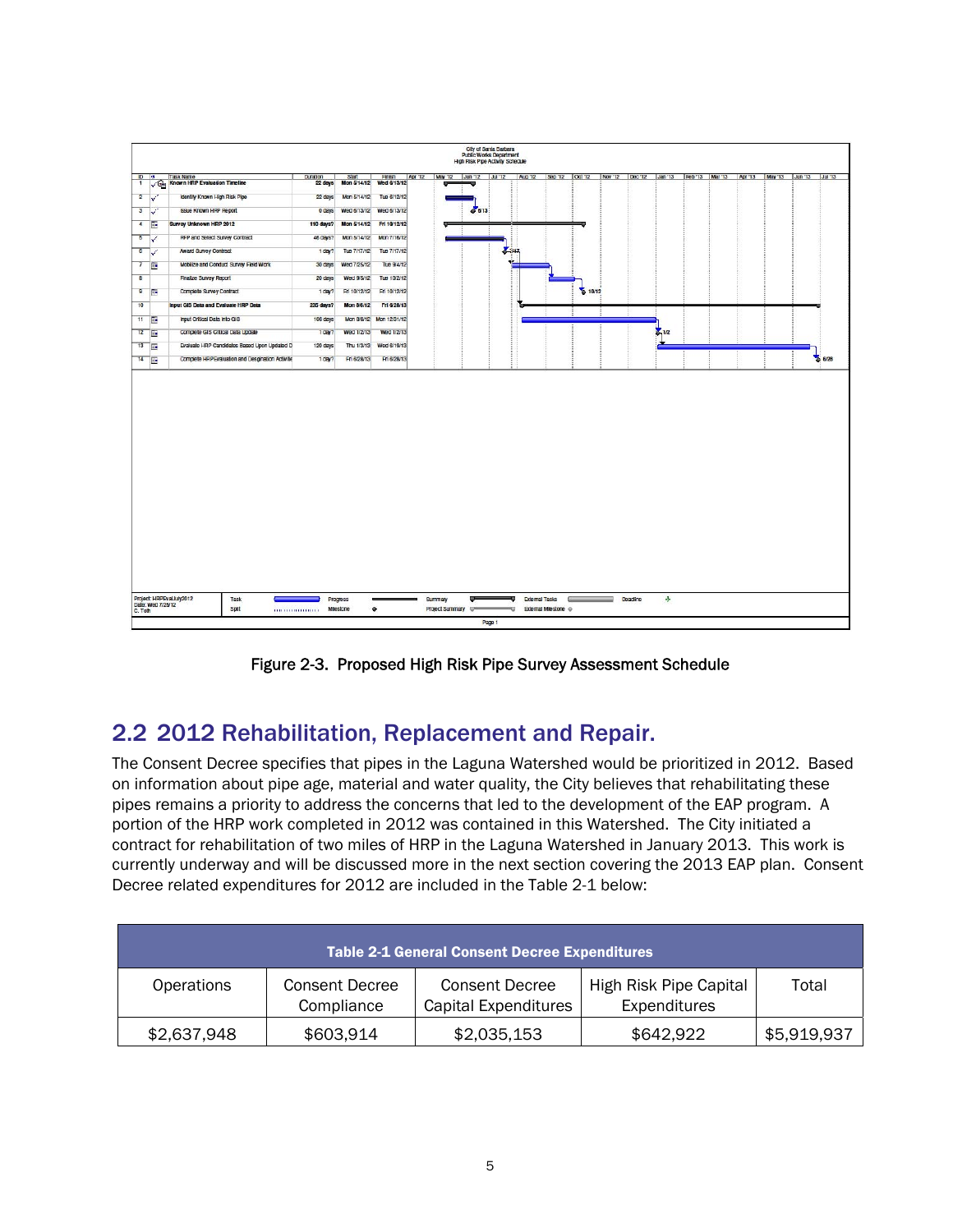A total of 1.02 miles of HRP pipe were repaired, rehabilitated or replaced in 2012. The criteria for the selection of these segments was based on pipe condition. Information related to the pipe location, type of work completed (repair, rehabilitation, replacement) and elevations is included in the ESRI database attached as an appendix to this report. The Figure 2-4 below shows the location of the pipes.



CIP Pipe Mileage Completed in 2012

Figure 2-4. CIP Pipe Mileage Completed in 2012

The City's ability to absorb additional costs is limited and resulted in the inability to achieve the full amount of pipe rehabilitation, replacement or repair for the EAP pipe in 2012. Although the EAP pipe mileage was not achieved in 2012, the City intends to catch up in the future as funding and workload allow even though it is not required to do so under the Consent Decree.

#### 2.3 Condition Assessment Work Completed For Preceding Year

In 2012, the City made significant progress in development and implementation of its Condition Assessment Work Plan activities. These activities are applicable to HRP as well as regular sewer mains. Notable developments were the acquisition and implementation of new Condition Assessment Program software. This software product is called POSM (which stands for Pipeline Observation System Management). The new POSM software serves as a repository and condition assessment tool by which City staff can analyze and prioritize sewer mains which have been televised, PACP code-graded, and uploaded into the software system. The existing CCTV and assessment data that has been placed into the new POSM software system is being reviewed by City staff at this time.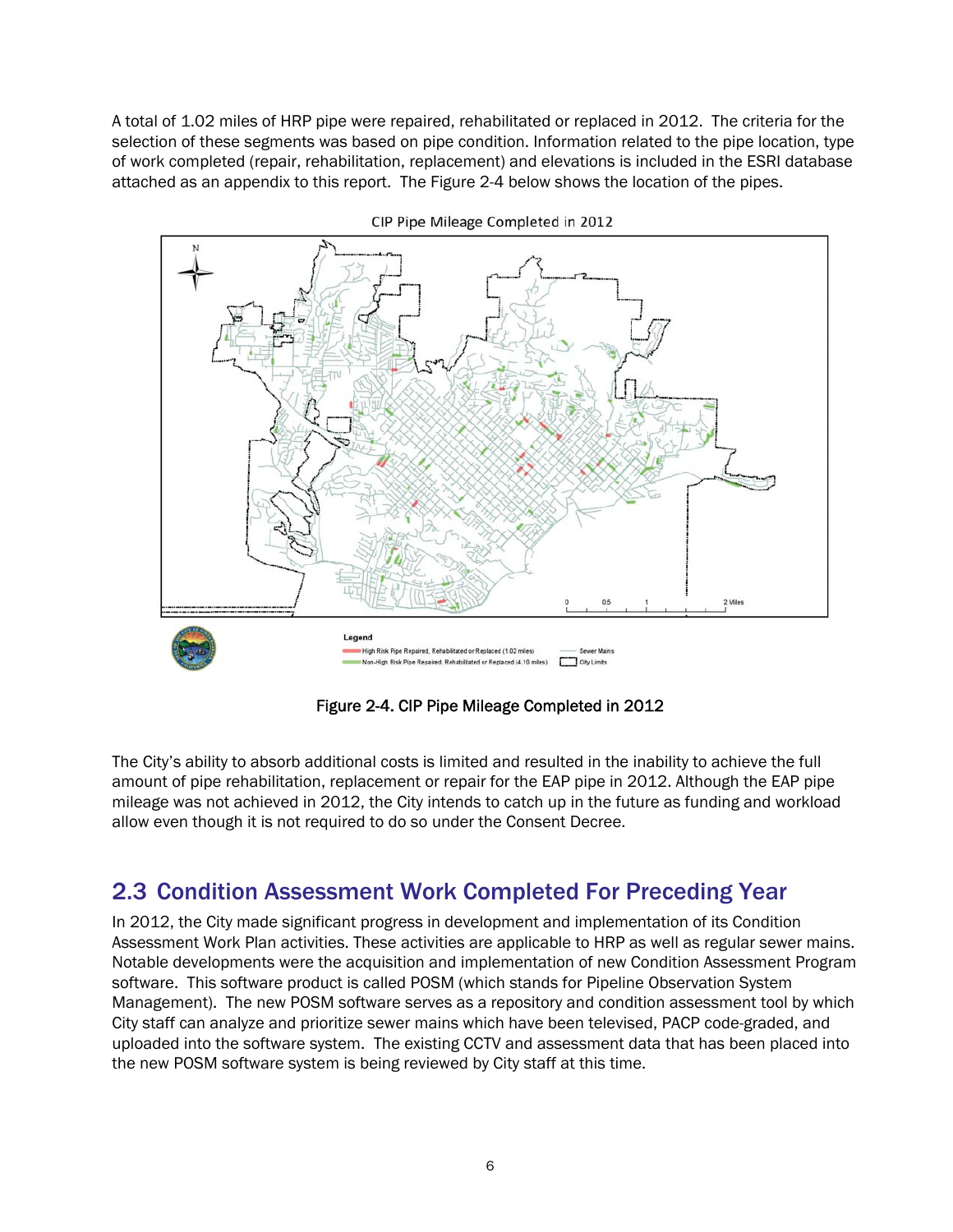In early 2012, the City contracted with National Plant Services to televise many large diameter sewer mains. This work was completed in July 2012. The CCTV Inspection work completed in 2012 by contract work, and that completed by City staff, produced the information which appears in Table 2-2. Sewer segment locations for these candidate High Risk pipes are shown in Figure 2-5. It is envisioned that small variations in HRP candidate pipe selections may continue as new data and information becomes available to City staff in coming months.

| Table 2-2, 2012 CCTV Events |                           |  |  |  |  |
|-----------------------------|---------------------------|--|--|--|--|
| <b>CCTV Source</b>          | HR Candidate Pipe Mileage |  |  |  |  |
| City                        | 4.42                      |  |  |  |  |
| Contract                    | 2.02                      |  |  |  |  |
| Total                       | 6 44                      |  |  |  |  |



Figure 2-5. 2012 CCTV Events for High Risk Candidate Pipes

In mid-2012, the City initiated activities to develop a CCTV Inspection contract for the 2013 time period. CCTV inspection plans and specifications were developed and requests for proposals were solicited in September 2012. The contractor Advanced Sewer Technologies (AST) was selected as a result of this process. AST was purchased by Pro Pipe during this time period. A contract between Pro Pipe and the City was executed in November 2012.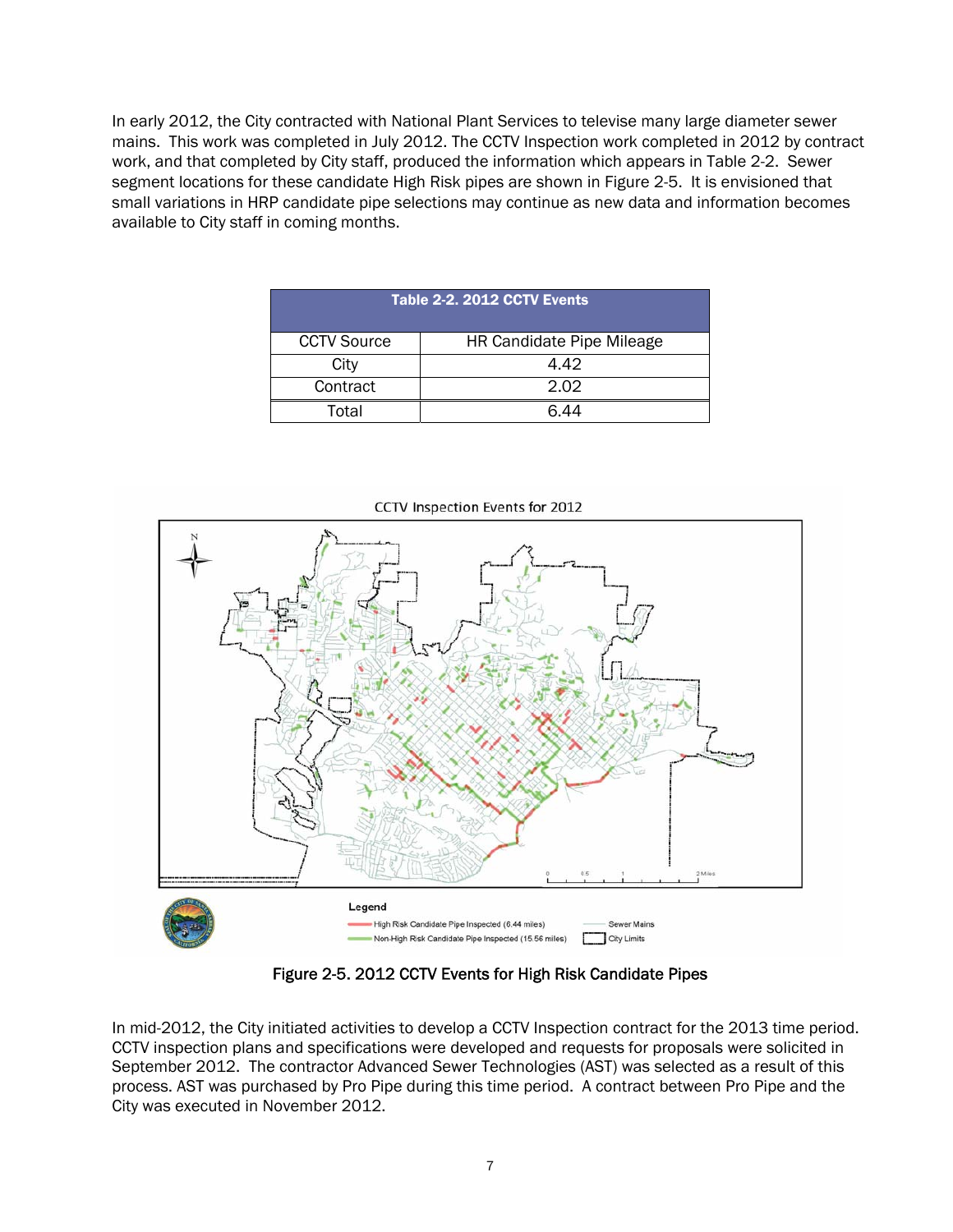## Section 3 Exfiltration Abatement Plan for 2013

#### 3.1 Introduction

As discussed in Section 2 of this report, the City has developed a comprehensive program to evaluate and prioritize for pipe rehabilitation, replacement, or repair, those gravity sewer lines that are located in such a manner that if water were to leak from them, it could travel through soil and leak into storm drain pipes. As such the City has designed this EAP Annual Plan documentation to address the threat to water quality from HRP. Pipes in the Laguna Watershed were identified in the Consent Decree as the first of the HRP to be rehabilitated, repaired and replaced. This work is currently underway. These sewer mains are shown in Figure 3-1.



Figure 3-1. CIP Rehabilitation Project for HRP in 2013.

As discussed above, the majority of the work identified for 2013 is HRP in the Laguna Watershed that had been prioritized for completion in the Consent Decree. All HRP pipe segments in the watershed were prioritized for rehabilitation, replacement or repair. The actual method for completing the EAP work on these pipe segments is rehabilitation (such as using cured in place plastic pipe (CIPP)). This technique provides a seamless plastic pipe from manhole to manhole for HRP pipe segments and eliminates any opportunity for exfiltration through leaking joints or cracks.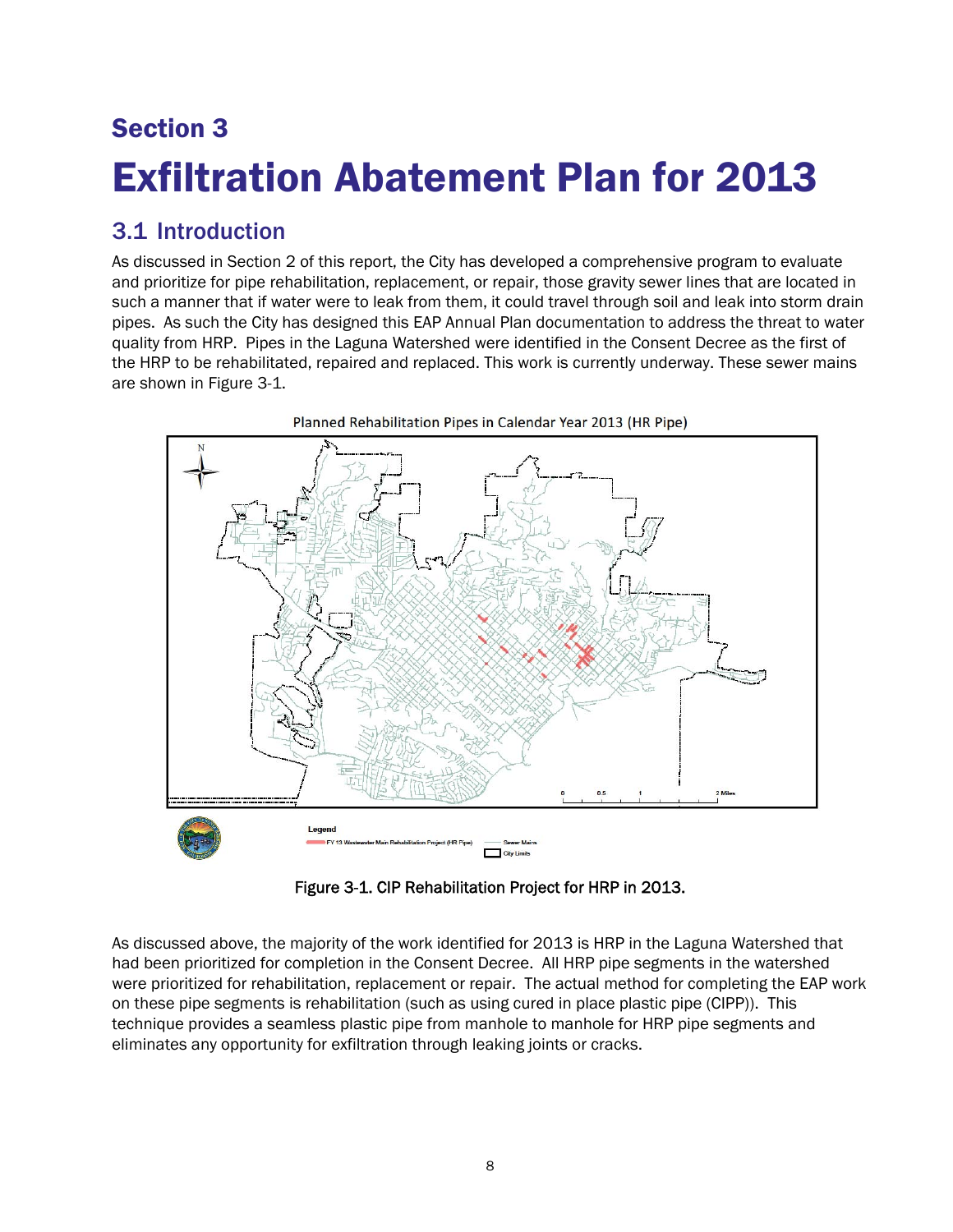As required by the Consent Decree, an ESRI GIS Shapefile is attached as an appendix to this report and contains information regarding the collection system pipe elevations, materials and locations and information on the sewer main and storm drain pipes in the area.

To ensure necessary information is available to prioritize High Risk Pipes for future repair, rehabilitation, and replacement, the City is:

- Assessing the condition of all HRP using CCTV and assigning them a PACP grade by the end of 2015;
- Evaluating water quality data in the prioritization of HRP, both for condition assessment and for repair, rehabilitation, or replacement;
- Considering location of sewer pipes relative to MS4 pipes. Sewer pipes that cross above the storm drain pipes will be prioritized over those sewer pipes that do not.

As a part of this Program, the City is identifying sewer segments meeting all of the following criteria:

- Sanitary sewer segments that are constructed of vitrified clay or reinforced concrete;
- Sanitary sewer segments that cross above MS4 pipes or are above and within five (5) meters horizontally of MS4 pipes;
- Sanitary sewer segments installed prior to 1991, or, for those installed since 1991, a condition assessment that identifies that the sanitary sewer segment has a crack, offset joint, or some other structural defect; and
- Sewer segments that are above the water table or have the potential to be above the water table under varying hydrologic conditions. Shallow ground water levels in Santa Barbara can vary from year to year and area to area. There is not comprehensive data for groundwater levels throughout the City, therefore, unless the pipe is known to be significantly below the groundwater level, the pipe shall be considered as a HRP if it meets the rest of the criteria above.

#### 3.2 Water Quality Data Evaluation

Water quality data has played a key role in prioritizing Wastewater section CIP project planning. Based upon historic water quality considerations, and the prioritization of the given to the Laguna Watershed in the Consent Decree, the City plans to utilize Laguna Watershed area sewer mains as the priority pipes for the EAP work in 2013. The current construction contract will rehabilitate the sewer main segments in this basin that were determined to be HRP based upon age and material criteria rather than waiting for individual CCTV investigation results to be determined for each pipe segment. This decision has allowed the City to initiate construction-related activities for these HRP as the first such project(s). The remaining three watersheds for consideration in the near future are: Arroyo Burro, Mission Creek, and Sycamore. Identified HRP in these watersheds will undergo CCTV investigation and evaluation activities. Water quality data available to the City will be a consideration in prioritizing future Wastewater section CIP project planning.

#### 3.2.1 Future Prioritization By Watershed

As discussed above, work on HRP in the Laguna Watershed is currently being completed and will meet the HRP requirement for 2013. In considering the location for additional HRP work in 2013, and HRP work in 2014, the City considered water quality data in the different watersheds. The City finalized a *Source Tracking Protocol Development Project Final Grant Report* in August 2012 (Report). Using the tools and techniques identified in the Report, the lower Westside has been recommended as the next target area for HRP rehabilitation, replacement and repair. CCTV of HRP pipes in this watershed are underway and will allow the prioritization of HRP rehabilitation, repair and replacement based on pipe condition.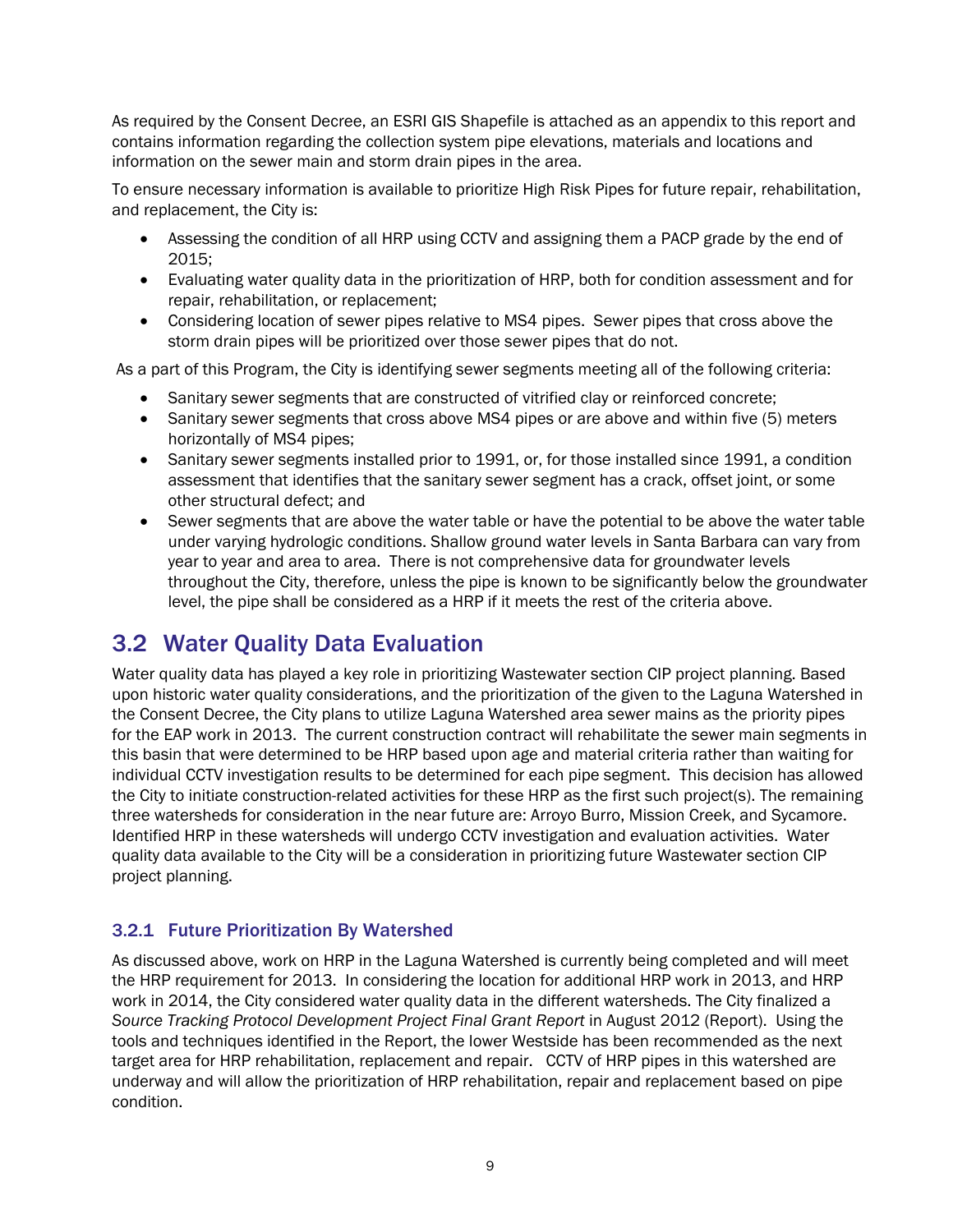The next area the City will focus its EAP work on HRP pipes is the Arroyo Burro and Sycamore watersheds. The condition information will be the basis for watershed selection. The City continues to collect water quality information from these watersheds, and in future years this information will again be considered in the determination of priority for areas to focus EAP work efforts.

#### 3.3 High Risk Pipe MS4 Proximity Evaluation

As described in other sections of this Plan, comprehensive HRP-MS4 proximity evaluation-based activities currently are underway. These activities are summarized in these areas of work:

- Field-related survey of candidate HRP;
- Evaluation of survey data and final determination of HRP candidates;
- CCTV-based activity work (with PACP code evaluation) and related reporting; and
- Final prioritization of HRP for future CIP rehabilitation and repair projects based upon the major pipe structural and maintenance condition, age, material, and proximity to sensitive environmental areas and MS4 locations.

A map showing 2013 CCTV project pipe locations for candidate HRP is shown in Figure 3-2 below.

#### 3.4 Summary

The City's EAP Program for 2012 has identified a number of new recommendations, activities, and related CIP project opportunities for City staff to undertake. Activities undertaken in 2012 are being evaluated in early 2013 for EAP-related process improvements that can be made in coming years.





Figure 3-2. Planned CCTV Activities for 2013.